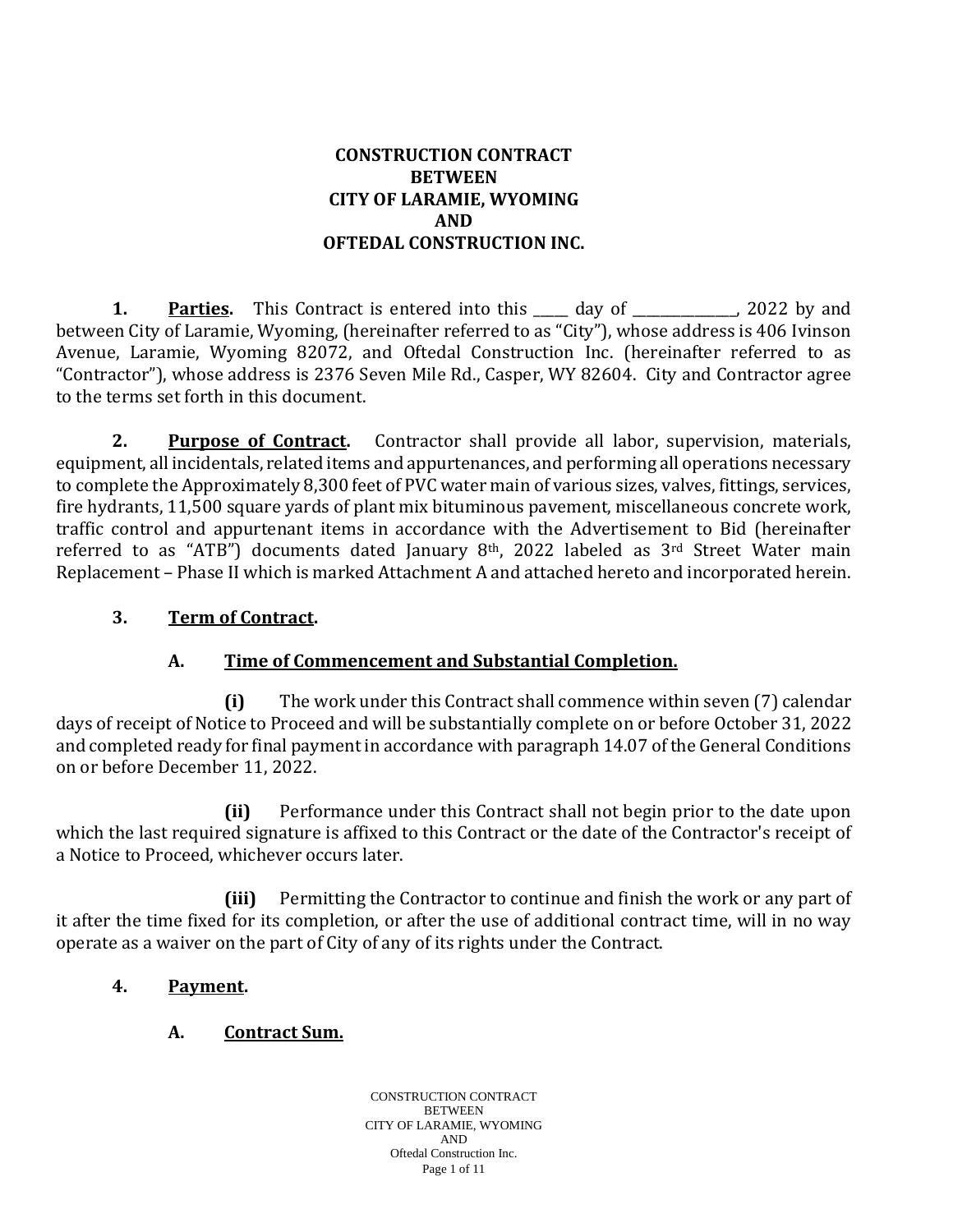**(i)** City agrees to pay Contractor for the services described herein. The total payment under this Contract shall not exceed Five Million Eight Hundred Thirty-Six Thousand Two Hundred Eighty-Five dollars, (\$5,836,285.00). No payment shall be made for work performed prior to the date upon which the last required signature is affixed to this Contract or the date of the Contractor's receipt of a Notice to Proceed, whichever occurs later.

**(ii)** Additional Notices to Proceed shall be issued corresponding to any respective Contract Amendments.

**(iii)** Pursuant to Wyo. Stat. §16-6-602, City shall pay interest beginning the forty-sixth day at the rate of one and one-half percent  $(1 \frac{1}{2}\%)$  per month on the unpaid balance of the progress payment until the account is paid in full, unless a good faith dispute exists as to City's obligation to pay all or a portion of the account.

## **B. Progress Payments.**

**(i)** Contractor may submit monthly invoices for progress payment. Materials included on each invoice must either be installed or stored on site, additionally, any fees for labor must be performed prior to the submission of the invoice. No advance payment for materials or services may be requested. So long as the Contractor is satisfactorily progressing in performance of this contract, City may make monthly progress payments on the contract sum to the Contractor. Pursuant to Wyo. Stat. §16-6-702, City shall withhold five percent (5%) of the calculated value of any work completed until one hundred percent (100%) of the work required by the contract has been performed. The withheld percentage of the contract price shall be retained in an account in the name of the Contractor which has been assigned to City. Before the withheld percentage payment is made, City shall determine that satisfactory and substantial reasons exist for the payment and shall require written approval from any surety furnishing bonds for the contract work.

**(ii)** No payments under W.S. 16-6-116(a) shall be made until the Contractor files a sworn statement, stating that all claims for material and labor performed under the Contract have been and are paid for the entire period of time for which the payment is to be made. The sworn statement shall be filed with the public entity which the contract has been made, as designated in Wyo. Stat. § 16-6-117.

**(iii)** If any claim for material and labor is disputed, the sworn statement shall so state and the amount claimed to be due the subcontractor or materialmen may be filed by the claimant as a claim against the general contractor's surety bond. Payment to the general contractor under W.S. 16-6-116(a) shall be paid without regard to any pending claims against the general contractor's surety bond unless the public entity has actual knowledge that the surety bond is deficient to settle known claims, in which case an amount equal to disputed claims may be withheld.

**(iv)** If it becomes necessary for City to take over the completion of the Public Work, all amounts owed the Contractor, including any payment retained under W.S. 16-6-702(b),

> CONSTRUCTION CONTRACT **BETWEEN** CITY OF LARAMIE, WYOMING AND Oftedal Construction Inc. Page 2 of 11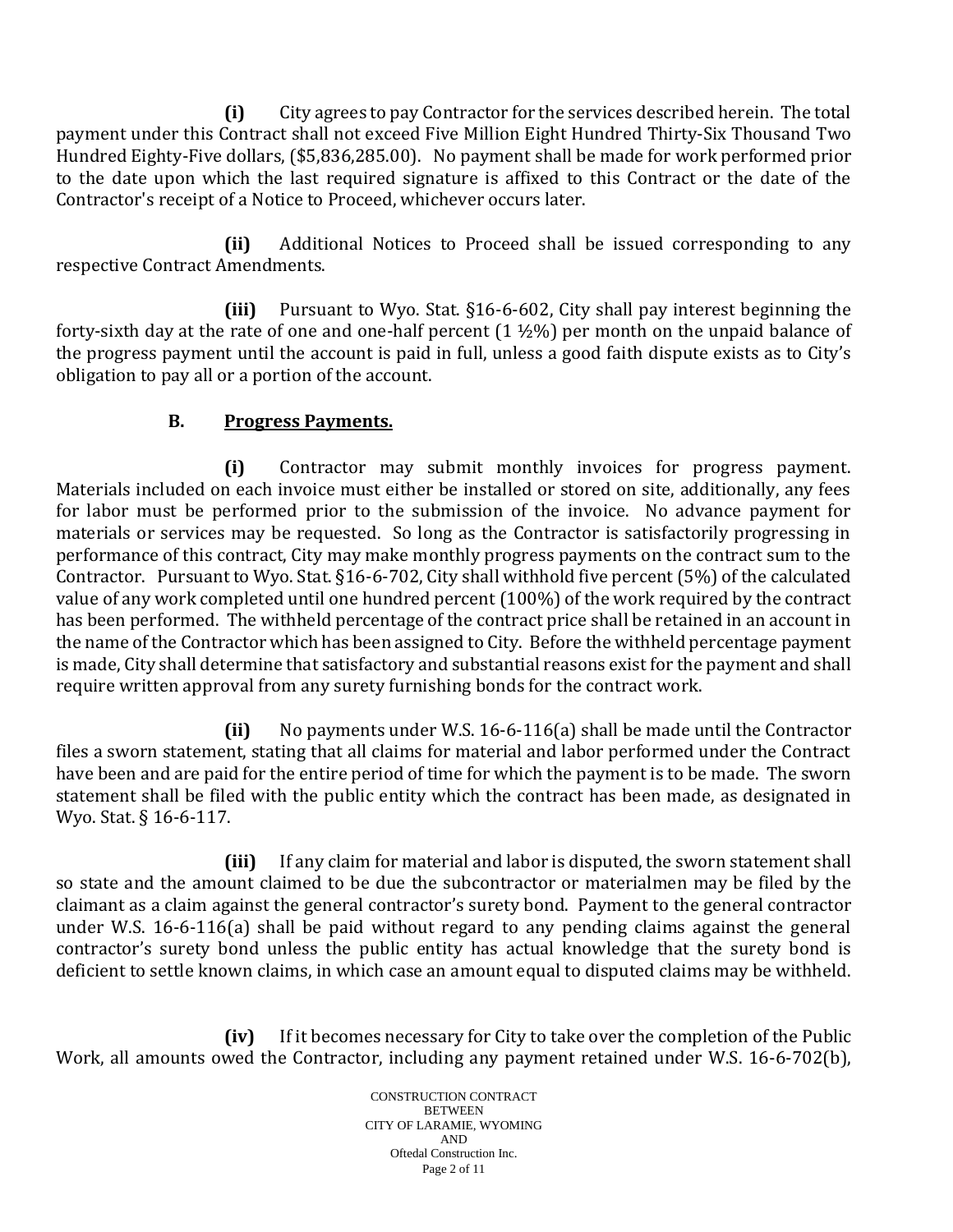shall first be applied toward the cost of completion of the Public Work, as provided in Wyo. Stat. §16- 6-703, as amended. Any balance of the retained payment remaining after completion of the public work by City shall be payable to Contractor or Contractor's creditors. The retained payment which may be due to Contractor shall be due and payable as prescribed by Wyo. Stat. §16-6-116(a).

### **C. Final Payment.**

Final payment, constituting the entire unpaid balance of the contract sum, shall be paid by City to the Contractor when the Contract work has been completed, and the Contract fully performed. The Contractor shall make its request for final payment in writing to City. The Contractor's request for final payment must include the final reconciliation of the return of, and any restocking charges applied by the suppliers for any unused materials in storage. City shall determine in writing when the Contract work has been completed. Final payment will be made pursuant to Wyo. Stat. §§ 16-6- 116 and 16-6-117, as amended.

**(i)** No final payment will be made until the Contractor provides a warranty security in the form of a certified or cashier's check or bond issued by a surety meeting the requirements of Article 5.01 of the General Conditions. The certified or cashier's check or bond shall be in the amount of the 5% of the original contract amount, and shall have an expiration date consistent with the final correction or warranty period.

## **D. Liquidated Damages.**

**(i)** If the Contractor fails to complete the work within the time specified in the Contract, or within any authorized extension of time under a change order, Contractor shall pay to City as liquidated damages, the sum listed in the following table, for each calendar day of delay until the work is substantially complete, as approved by City.

| Original Contract Amount |    |                | <b>Liquidated Damages</b> |
|--------------------------|----|----------------|---------------------------|
|                          |    |                | charge per calendar day   |
| \$0.00                   | to | \$50,000.00    | \$500.00                  |
| \$50,000.01              | to | \$100,000.00   | \$1,000.00                |
| \$100,000.01             | to | \$500,000.00   | \$1,500.00                |
| \$500,000.01             | to | \$1,000,000.00 | \$2,000.00                |
| \$1,000,000.00           |    | and greater    | \$3,000.00                |

**(ii)** The liquidated damages shall be computed beginning the day following the first calendar day specified for completion and shall continue each and every calendar day until all work under the Contract is substantially complete, as approved by City.

**(iii)** Liquidated damages will not be charged for any work required to be done by the Contractor as a result of a final inspection, providing the work is only cleanup or of a minor nature and the Contractor has shown constant effort in completing the work, as determined by City. If deferment of the inspection is necessary due to causes which City determines to be beyond

> CONSTRUCTION CONTRACT **BETWEEN** CITY OF LARAMIE, WYOMING AND Oftedal Construction Inc. Page 3 of 11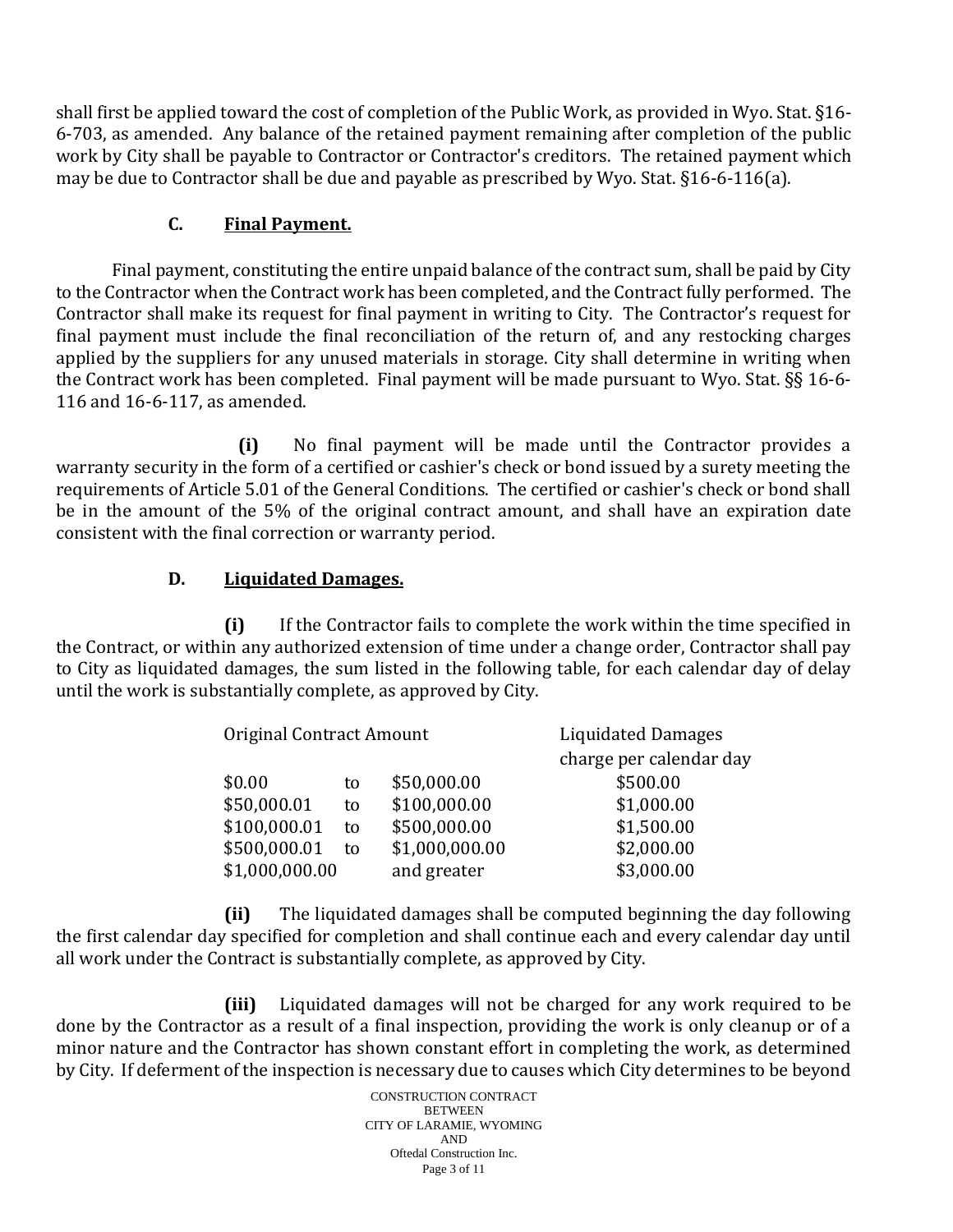the control of and without the fault or negligence of the Contractor, liquidated damages will not be assessed for that period of time.

**(iv)** Nothing herein shall be construed to preclude City from the recovery of damages for causes other than the delay by the Contractor.

# **5. Responsibilities of Contractor.**

**A.** The Contractor shall perform all work on the described project as required by the Contract documents. The work to be performed includes the labor and services necessary to produce such replacement, and all materials, supplies, tools, transportation, equipment, and machinery required for replacement.

**B.** This project bid includes all materials, labor and equipment to complete the reconstruction and resurfacing of streets as outlined in the Project Manual for 3RD Street Water Main Replacement – Phase II dated January 2022 as outlined in Attachment A.

# **6. General Provisions.**

**A. Ownership of Documents/Work Product.** All documents, reports, records, field notes, materials, and data of any kind resulting from performance of this Contract are at all times the joint property of the Contractor and City. Upon termination of the Contract all of the above documents return to the City.

**B. Independent Contractor.** The Contractor shall function as an independent Contractor for the purposes of this Contract, and shall not be considered an employee of the City of Laramie for any purpose. The Contractor shall assume sole responsibility for any debts or liabilities that may be incurred by the Contractor in fulfilling the terms of this Contract, and shall be solely responsible for the payment of all federal, state, and local taxes which may accrue because of this Contract. Nothing in this Contract shall be interpreted as authorizing the Contractor or its agents and/or employees to act as an agent or representative for or on behalf of City, or to incur any obligation of any kind on the behalf of City. The Contractor agrees that no health/hospitalization benefits, workers' compensation and/or similar benefits available to City of Laramie employees will inure to the benefit of the Contractor or the Contractor's agents and/or employees as a result of this Contract.

**C. Amendments.** Any changes, modifications, revisions or amendments to this Contract which are mutually agreed upon by the parties to this Contract shall be incorporated by written instrument, executed and signed by all parties to this Contract.

**D. Insurance.** The Contractor shall maintain the following insurance:

**(i) Comprehensive General Liability.** Contractor shall have and maintain comprehensive general liability insurance coverage during the entire term of the Contract, against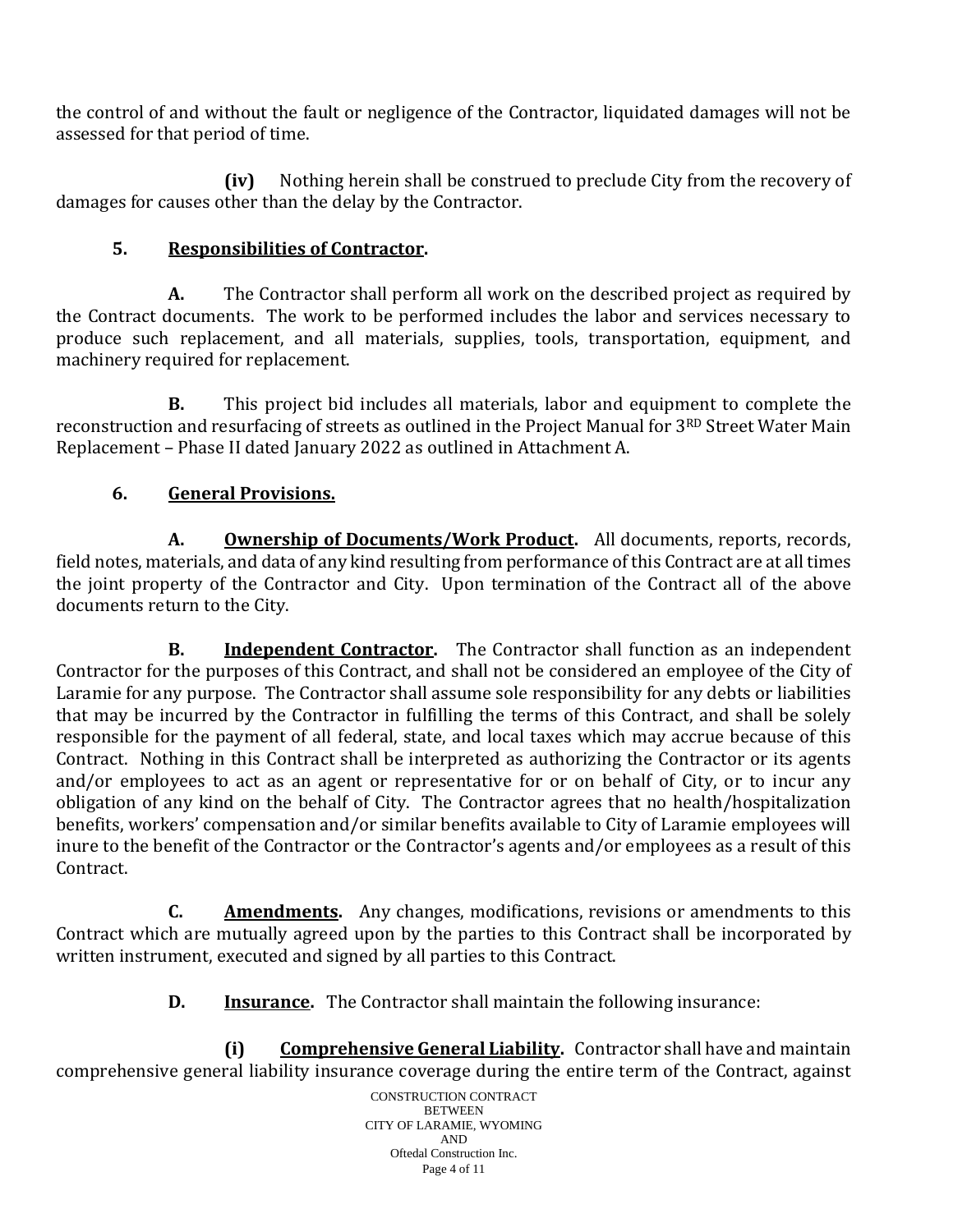claims arising out of bodily injury, death, damage to or destruction of the property of others, including loss of use thereof, and including underground, collapse and explosion (XCU) and products and completed operations in an amount not less than five hundred thousand dollars (\$500,000.00) each occurrence and one million dollars (\$1,000,000.00) in the general aggregate.

**(ii) Workers Compensation or Employers Liability Insurance.** Contractor shall provide proof of workers compensation coverage, for all its employees who are to work on the projects described in this Contract. Contractor's coverage shall be under the Wyoming Workers Safety and Compensation program, if statutorily required, or such other workers compensation insurance as appropriate. Contractor's insurance shall include A Stop Gap coverage in an amount not less than Five Hundred Thousand Dollars (\$500,000.00) per employee for each accident and disease. Contractor shall have also supply proof of workers' compensation and employer's liability insurance on each and every subcontractor before allowing that subcontractor on the job site.

**(iii) Business Automobile Liability.** Contractor shall maintain, during the entire term of the contract, automobile liability insurance in an amount not less than five hundred thousand dollars (\$500,000.00) per occurrence.

**(iv) Coverage.** All polices required under this Contract shall be in effect for the duration of this Contract and projects. All policies shall be primary and not contributory. Contractor shall pay the premiums on all insurance policies and insurance certificates must include a clause stating that the insurance may not be revoked, cancelled, amended or allowed to lapse until the expiration of at least thirty (30) days advance written notice to City.

**(v) Additional Insured.** All insurance policies required by this Contract, except workers' compensation, shall name City as an additional insured, and shall contain a waiver of subrogation against City, its agents and employees. Contractor shall provide, upon request a copy of an endorsement providing this coverage.

**(vi) City's Right to Reject.** The City reserves the right to reject a certificate of insurance if Contractor's insurance company is widely regarded in the insurance industry as financially unstable. This would include but is not limited to insurance companies with no less than AVIII rating in the A.M. Best insurance rating guide.

**(vii) Subcontractors.** The insurance requirements set forth above apply to all subcontractors. It is Contractor's responsibility to ensure that its subcontractors meet these insurance requirements. City has the right to review the Certificates of any and all subcontractors used by the Contractor.

**(viii) Cancellation.** There shall be no cancellation, material change, potential exhaustion of aggregate limits or intent to not renew insurance coverage without thirty (30) days written notice from Contractor or their insurers to City. Any failure to comply with the reporting provision of this insurance, except for the potential exhaustion of aggregate limits, shall not affect the coverage provided to City and its division, officers and employees.

CONSTRUCTION CONTRACT **BETWEEN** CITY OF LARAMIE, WYOMING AND Oftedal Construction Inc. Page 5 of 11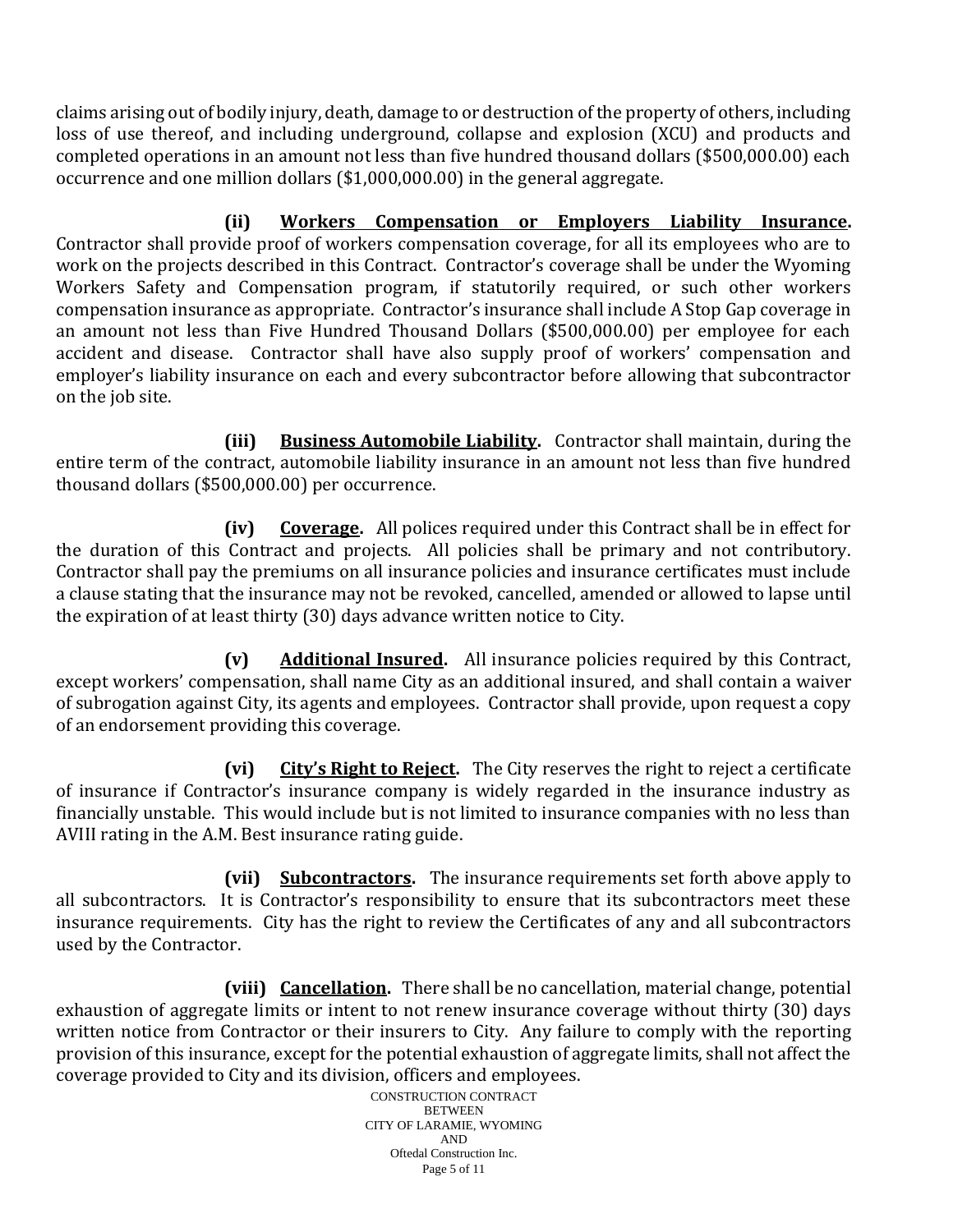**E. Indemnification.** The Contractor shall release indemnify, and hold harmless the state, City, and their officers, agents, employees, successors and assignees from any cause of action, or claims or demands arising out of Contractor's failure to perform any of the Contractor's duties and obligations under or in connection with the negligent performance of Contractor's duties or obligations, including but not limited to any claims, law suits, losses or liability arising out of Contractor's malpractice performance under this Contract.

**F. Audit/Access to Records.** The Contractor shall, immediately upon receiving written instruction from City, provide to any independent auditor, accountant, or accounting firm, all books documents, papers and records of the Contractor which are pertinent to this Contract. The Contractor shall cooperate fully with any such independent auditor, accountant, or accounting firm, during the entire course of any audit authorized by City. There will be no cost for audit expense for City request to the Contractor.

**G**. **Publicity.** Any publicity given to the program or services provided herein, including, but not limited to, notices, information, pamphlets, press releases, research, reports, signs, and similar public notices prepared by or for the Contractor, shall identify City as the sponsoring City and shall not be released without prior written approval from City.

**H**. **Assignment, Transfer and Subcontracting.** Neither party shall assign or otherwise transfer any of the rights or delegate any of the duties set for in this Contract without the prior written approval of the other party. The Contractor shall not use this Contract, or any portion thereof, for collateral for any financial obligation, without the prior written permission of City. No such written approval shall relieve the Contractor of any obligations of this Contract and any transferee or subcontractor shall be considered the agent of the Contractor. The Contractor shall remain liable as between the original parties to the Contract as if no such assignment had occurred.

**I. Compliance With Laws.** The Contractor shall keep informed of and comply with all applicable federal, state and local laws and regulations in the performance of this Contract or any properly promulgated rules and regulations related thereto, and Section 504 of the Rehabilitation Act of 1973.

**J. Wyoming Product Preference.** Unless otherwise provided in the Contract, the Contractor shall provide and pay for all labor, materials, equipment, tools, construction equipment and machinery, water, heat, utilities, transportation, and other facilities and services necessary for the proper execution and completion of work, whether temporary or permanent. The Contractor shall comply with all resident and other preference requirements, including but not limited to those applicable to labor, materials and subcontractors. The Contractor agrees to provide Wyoming made goods where those goods are comparable in price and quality to those required by this Contract.

**K. Termination of Contract.** This Contract may be terminated for cause if the Contractor or City fails to perform in accordance with the terms and conditions of this Contract following delivery of a written thirty (30) day notice stating the grounds for such default.

CONSTRUCTION CONTRACT **BETWEEN** CITY OF LARAMIE, WYOMING AND Oftedal Construction Inc. Page 6 of 11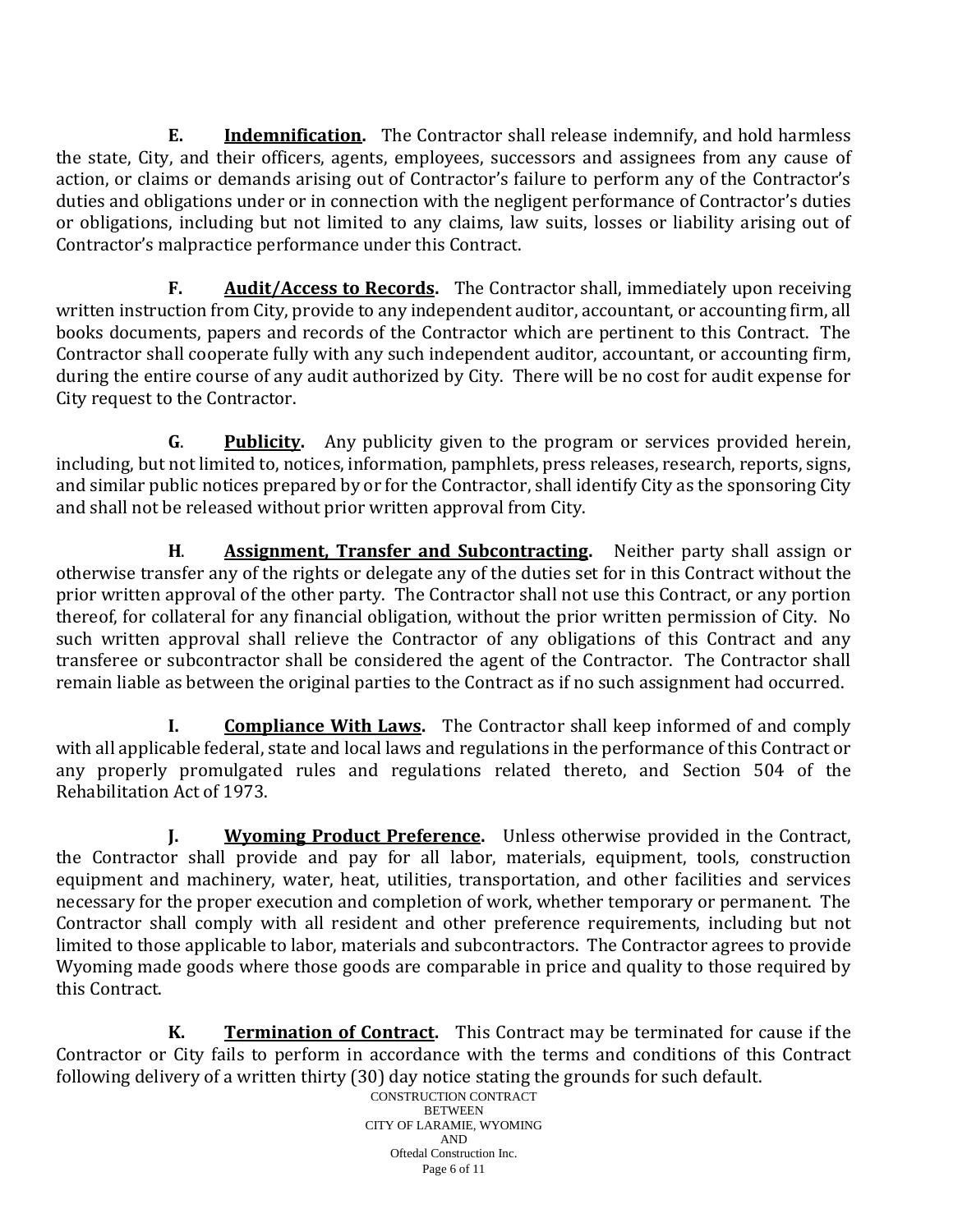**L. Applicable Law/Venue.** The construction, interpretation and enforcement of this Contract shall be governed by the laws of the State of Wyoming. The courts of the State of Wyoming shall have jurisdiction over this Contract and the parties, and the venue shall be the Second Judicial District, Albany County, Wyoming.

**M. Nondiscrimination.** The Contractor shall comply with Presidential Executive Order 11246 entitled, "Equal Employment Opportunity", as amended by Presidential Executive Order 11375, and as supplemented in the Department of labor Regulations (41 CFR Part 60), the Civil Rights Act of 1964, the Americans with Disabilities Act (ADA), 42 U.S.C. 12101, et seq., the Wyoming Fair Employment Practices Act (Wyo. Stat. § 27-9-105 et seq.), the Wyoming Human Rights Act, and the Age Discrimination Act of 1975.

All parties of this Contract agree that all hiring must be done on the basis of merit and qualifications. There may be no discrimination on the basis of race, color, religion, creed, political ideas, sex, age, marital status, physical or mental disability, or national origin by the person or persons performing the Contract including, but not limited to, the prevailing wage laws.

# **N. Entirety of Contract.**

**(i)** The Contract shall consist of this document and its terms and conditions and the following documents: The Advertisement to Bid, Instructions to Bidders, Bid Form, Signature Sheets, Performance and Payment Bond, General Conditions, Supplementary Conditions, Specifications, Supplementary Specifications, Special Provisions, Notice to Proceed, duly issued Change Orders, Extra Work Orders and Field Orders, Addenda, modifications made to accommodate the three spot repair additions and all modification issued after execution of this Contract. The Contract documents are as fully a part of this Contract as if hereto attached or herein repeated. The Contract documents are complementary and what is required by one shall be as binding as if required by all. The Contractor warrants that it has carefully examined and understands all of the Contract documents listed above, prior to starting any work under this Contract. The Contractor has not identified any issues from the above documents or site conditions which would prevent accomplishing the entire work as outlined in the Project Manual which is marked Attachment A and attached hereto and incorporated herein. Modifications include but are not limited to the following: (1) change orders (2) extra work orders or (3) addenda entered into by the parties pursuant to the terms of the Contract.

**(ii)** The Contract does not include prior negotiations or any other documents not specifically enumerated in the contract documents delineated in subparagraph (A) above.

**(iii)** This Contract, consisting of eleven (11) pages, along with the documents explicitly enumerated in Paragraph 6 (N) above and Attachment A entitled Project Manual 3RD Street Water Main Replacement – Phase II dated January 2022, represent the entire and integrated Contract between the parties and supersede all prior negotiations, representations, and agreements, whether written or oral. The Contractor shall report to City any error, inconsistency or omission it may discover. City, after consulting with the Contractor, will make a determination on correction of such

CONSTRUCTION CONTRACT **BETWEEN** CITY OF LARAMIE, WYOMING AND Oftedal Construction Inc. Page 7 of 11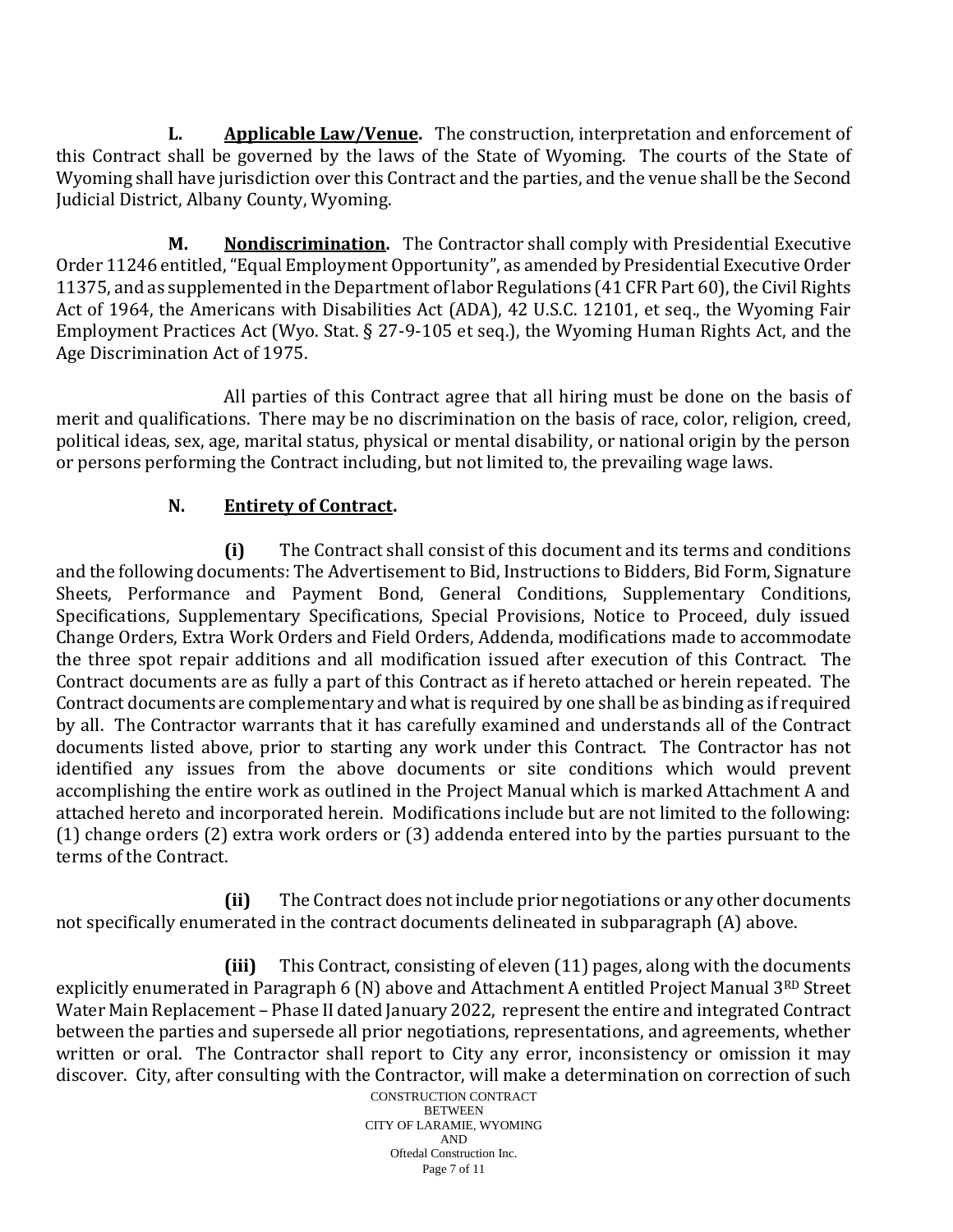error. The Contractor may request a change order, under the change order provisions of this Contract, in conjunction with any required correction, if appropriate.

**(iv)** The terms and language set forth in this Contract have been negotiated by City and the Contractor and have not been drafted unilaterally by either party. By executing this Contract, the Contractor represents that it has carefully read, studied, compared and examined all contract documents, including the specifications, is satisfied with the sufficiency of the contract documents, and shall not, at any time, complain of defects or inaccuracies in such documents, specifications or drawings.

**P. Confidentiality of Information.** All documents, data compilations, reports, computer programs, photographs, and any other work provided to or produced by the Contractor in the performance of this Contract shall be kept confidential by the Contractor unless written permission is granted by City for its release.

**Q. Force Majeure.** Neither party shall be liable for failure to perform under this Contract if such failure to perform arises out of causes beyond the control and without the fault or negligence of the non-performing party. Such causes may include, but are not limited to, acts of God or the public enemy, fires, floods, epidemics, quarantine restrictions, freight embargoes, and usually severe weather. This provision shall become effective only if the party failing to perform immediately notifies the other party of the extent and nature of the problem, limits delay in performance to that required by the event, and takes all reasonable steps to minimize delays. This provision shall not be effective unless the failure to perform is beyond the control and without the fault or negligence of the non-performing party.

**R. Kickbacks.** The Contractor certifies and warrants that no gratuities, kickbacks or contingency fees were paid in connection with this contract, nor were any fees, commissions, gifts, or other considerations made contingent upon the award of this Contract. If the Contractor breaches or violates this warranty, City may, at its discretion, terminate this Contract without liability to City, or deduct from the contract price or consideration, or otherwise recover, the full amount of any commission, percentage, brokerage, or contingency fee.

**S. Notices.** All notices arising out of, or from, the provisions of this Contract shall be in writing and given to the parties at the address provided under this Contract, either by regular mail, facsimile, e-mail, or delivery in person.

**T. Liaison and Notice.** City Project Manager & Contractor Superintendent.

**(i)** City project manager is William Winkler, telephone number: (307) 721- 5250 and email: eingineering@cityoflaramie.org.

**(ii)** The Contractor's Project Superintendent is Cort Hedquist, telephone number: (307) 267-8799 and email: chedquist@oftedalconstruction.com.

> CONSTRUCTION CONTRACT **BETWEEN** CITY OF LARAMIE, WYOMING AND Oftedal Construction Inc. Page 8 of 11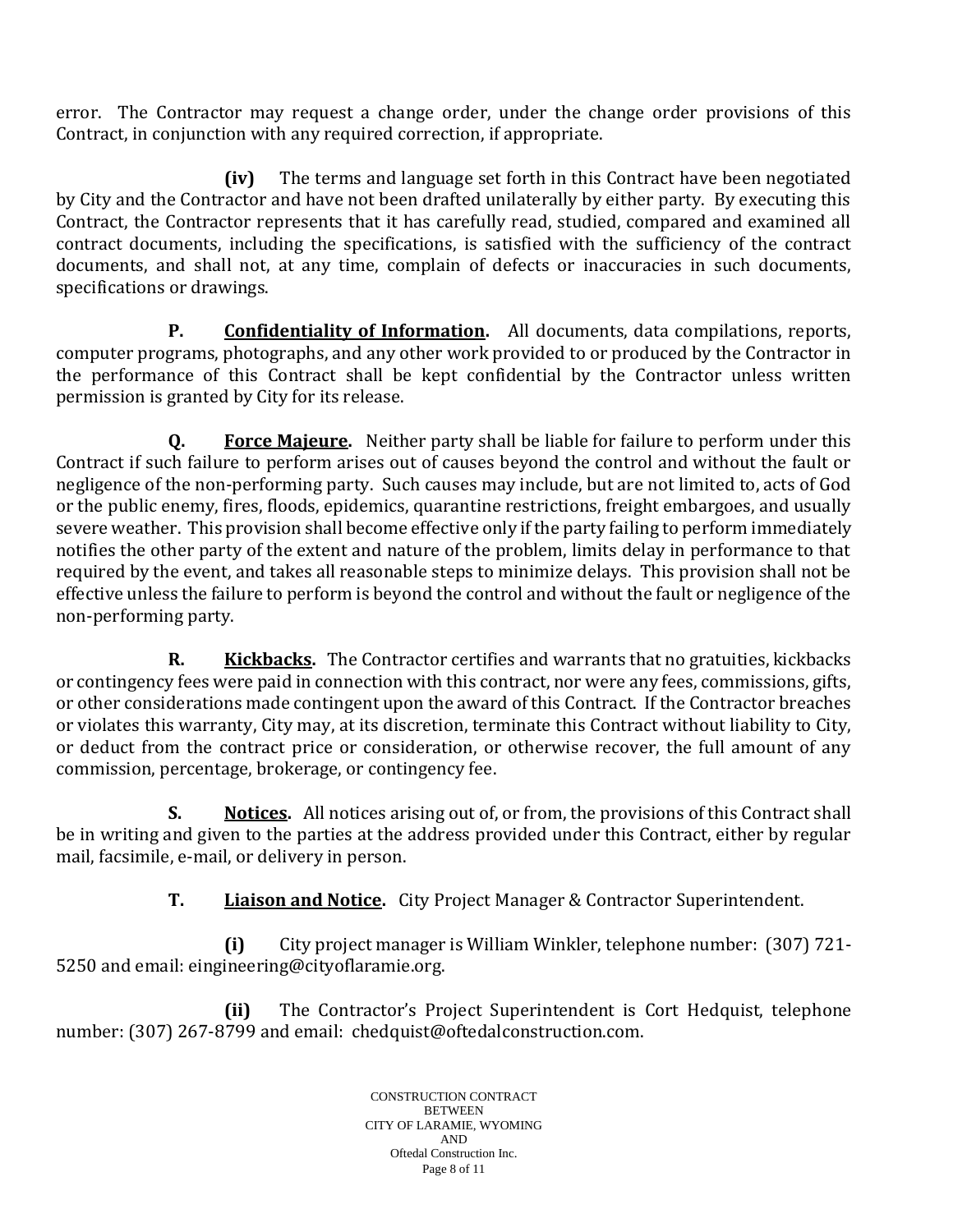**(iii)** All notices and invoices required in this Contract shall be in writing, properly addressed to the liaison above, and mailed first-class, postage prepaid. All notices sent via U.S. Postal Services are deemed effective on the date of postmark. Notices and invoices mailed through another carrier (e.g., UPS or FedEx) are effective upon receipt.

**U. Sovereign Immunity.** The City does not waive sovereign immunity by entering into this Contract, and specifically retains immunity and all defenses available to them as sovereign pursuant to Wyo. Stat. § 1-39-104(a) and all other state law.

**V. Taxes.** The Contractor shall pay all taxes and other such amounts required by federal, state and local law, including but not limited to federal and social security taxes, workers' compensation, unemployment insurance and sales taxes.

**W. Third Party Beneficiary Rights.** The parties do not intend to create in any other individual or entity the status of third party beneficiary, and this Contract shall not be construed so as to create such status. The rights, duties, and obligations contained in this Contract shall operate only between the parties to this Contract, and shall inure solely to the benefit of the parties to this Contract. The provisions of this Contract are intended only to assist the parties in determining and performing their obligations under this Contract. The parties to this Contract intend and expressly agree that only parties signatory to this Contract shall have any legal or equitable right to seek to enforce this Contract, to seek any remedy arising out of a party's performance or failure to perform any term or condition of this Contract, or to bring an action for the breach of this Contract.

**X**. **Americans with Disabilities Act.** Contractor shall not discriminate against a qualified individual with a disability and shall comply with the Americans with Disabilities Act, P.L. 101-336, 42 U.S.C. 12101 *et seq*. and any properly promulgated rules and regulations related thereto.

- **Y. Warranty.** Contractor warrants the following:
	- **(i)** has the ability to perform the agreed services;
- **(ii)** shall provide suitable resources to perform work in accordance with agreed services;

**(iii)** will endeavor to provide the services herein on a timely basis consistent with the difficulty and scope of services to be provided; and

**(iv)** shall perform all work in a professional and workmanship like manner.

**Z. Patent or Copyright Protection.** Contractor recognizes that certain proprietary matters or techniques may be subject to patent, trademark, copyright, license or other similar restrictions, and warrants that no work performed by Contractor or its subcontractors will violate any such restriction.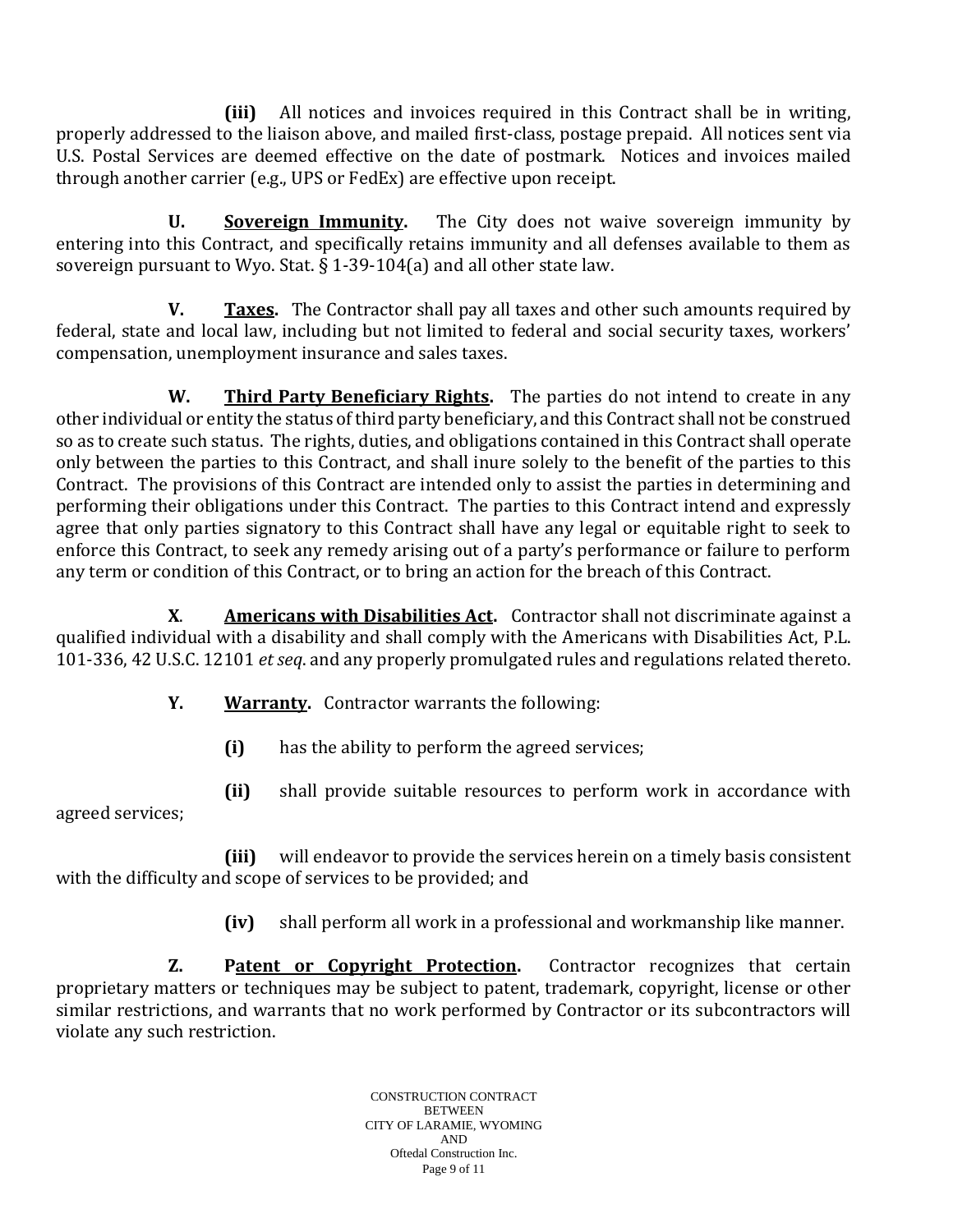**AA. Extension.** Nothing in this Contract shall be interpreted or deemed to create an expectation that this Contract will be extended beyond the term described herein. Any extension of this Contract shall be requested by the Contractor and following approval by City shall be effective only after it is reduced to writing and executed by all parties to the Contract. Any agreement to extend this Contract shall include, but not necessarily be limited to: an unambiguous identification of the Contract being extended; the term of the extension; the amount of any payment to be made during the extension, or a statement that no payment will be made during the extension; a statement that all terms and conditions of the original Contract shall, unless explicitly delineated in the exception, remain as they were in the original Contract; and, if the duties of either party will be different during the extension than they were under the original Contract, a detailed description of those duties.

**BB. Availability of Funds.** Each payment obligation of City is conditioned upon the availability of government funds which are appropriated or allocated for the payment of this obligation. If funds are not allocated and available for the continuance of the services performed by the Contractor, the contract may be terminated by City at the end of the period for which the funds are available. City shall notify the Contractor at the earliest possible time of the services which will or may be affected by a shortage of funds. No penalty shall accrue to City in the event this provision is exercised, and City shall not be obligated or liable for any future payments due or for any damages as a result of termination under this section. This provision shall not be constructed to permit City to terminate this Contract to acquire similar services from another party.

**CC. Award of Related Contracts.** City may undertake or award supplemental or successor contracts for work related to this Contract. The Contractor shall cooperate fully with other contractors and City in all such cases.

**DD.** Time is of the Essence. Time is of the essence in all provisions of the Contract.

**EE. Titles Not Controlling.** Titles of paragraphs and sections are for reference only, and shall not be used to control the language in the contract.

**FF. Severability.** Should any portion of this Contract be judicially determined to be illegal or unenforceable, the remainder of this Contract shall continue in full force and effect and either party may attempt to renegotiate the terms affected by the severance.

## **INTENTIONALLY LEFT BLANK**

CONSTRUCTION CONTRACT **BETWEEN** CITY OF LARAMIE, WYOMING AND Oftedal Construction Inc. Page 10 of 11